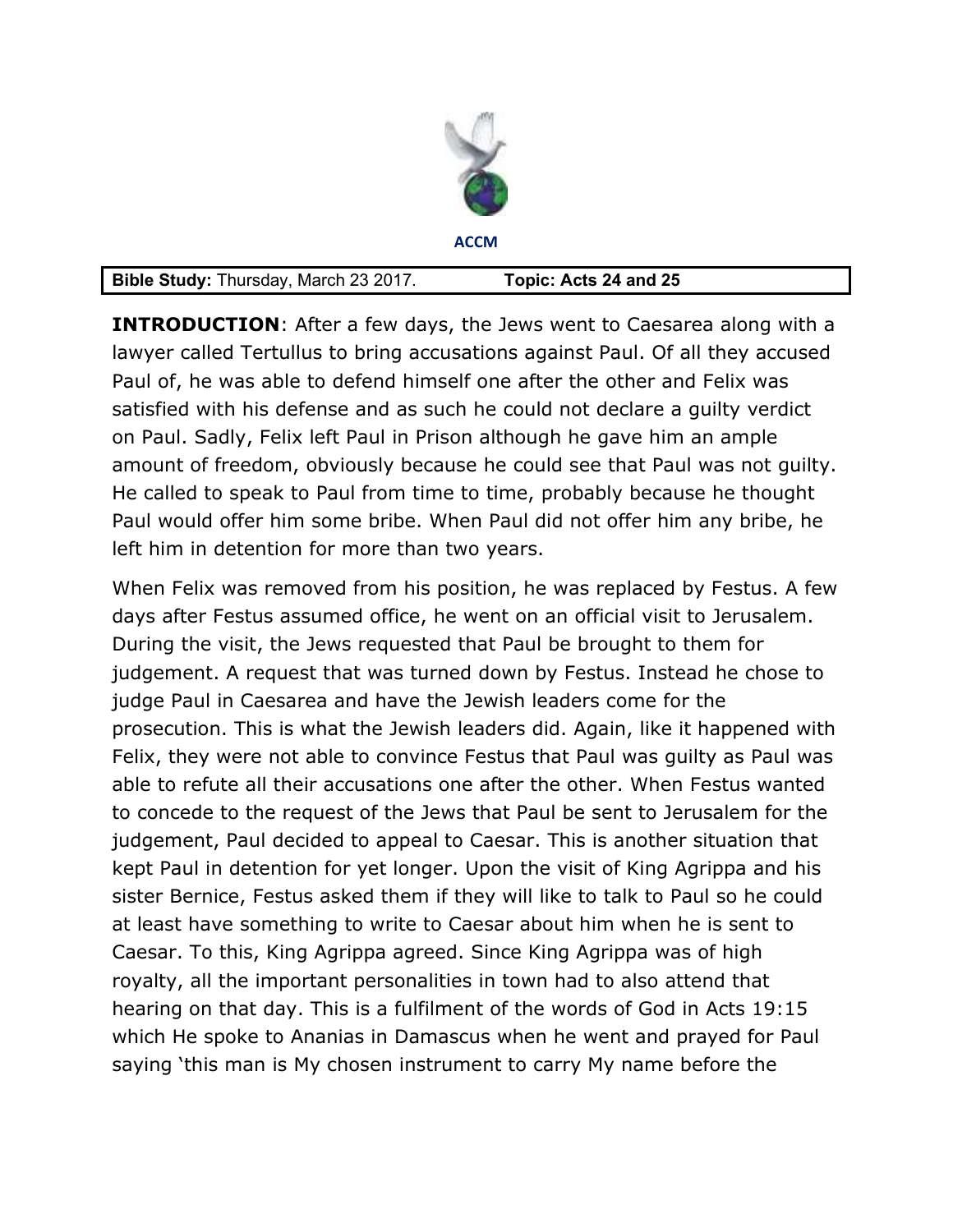Gentiles and their kings, and before the people of Israel'. Chapter 25 ended with this arrangement to talk to King Agrippa.

### Chapter 24: Paul Accused of Sedition.

**24** Now after five days Ananias the high priest came down with the elders and a certain orator *named* Tertullus. These gave evidence to the governor against Paul.

**<sup>2</sup>**And when he was called upon, Tertullus began his accusation, saying: "Seeing that through you we enjoy great peace, and prosperity is being brought to this nation by your foresight, **3** we accept *it* always and in all places, most noble Felix, with all thankfulness. **4** Nevertheless, not to be tedious to you any further, I beg you to hear, by your courtesy, a few words from us. **5** For we have found this man a plague, a creator of dissension among all the Jews throughout the world, and a ringleader of the sect of the Nazarenes. **6** He even tried to profane the temple, and we seized him, and wanted to judge him according to our law. **7** But the commander Lysias came by and with great violence took *him* out of our hands, **8** commanding his accusers to come to you. By examining him yourself you may ascertain all these things of which we accuse him." **9** And the Jews also assented, maintaining that these things were so.

Note the way the Tertullus started the accusations of Paul; He first praised him. When we approach the presence of a king, it is not an unusual thing to praise him.

How do you praise the Almighty God when you approach his presence? Luke 11:2, Psalm 150:1-6, Psalm 51:15. Praise should part of our lives.

Paul was accused of three things; what were they? Vs 5-6.

Did Paul do any of these things?

From these accusations, I want you to know and think what a non-believer could do to you and even some believers. It should therefore not shock you when these things happen. This is because they are men and they are subject to the directions and directives of the devil. John 8:44. It is interesting that the Jews assented to the words of Tertullus even when the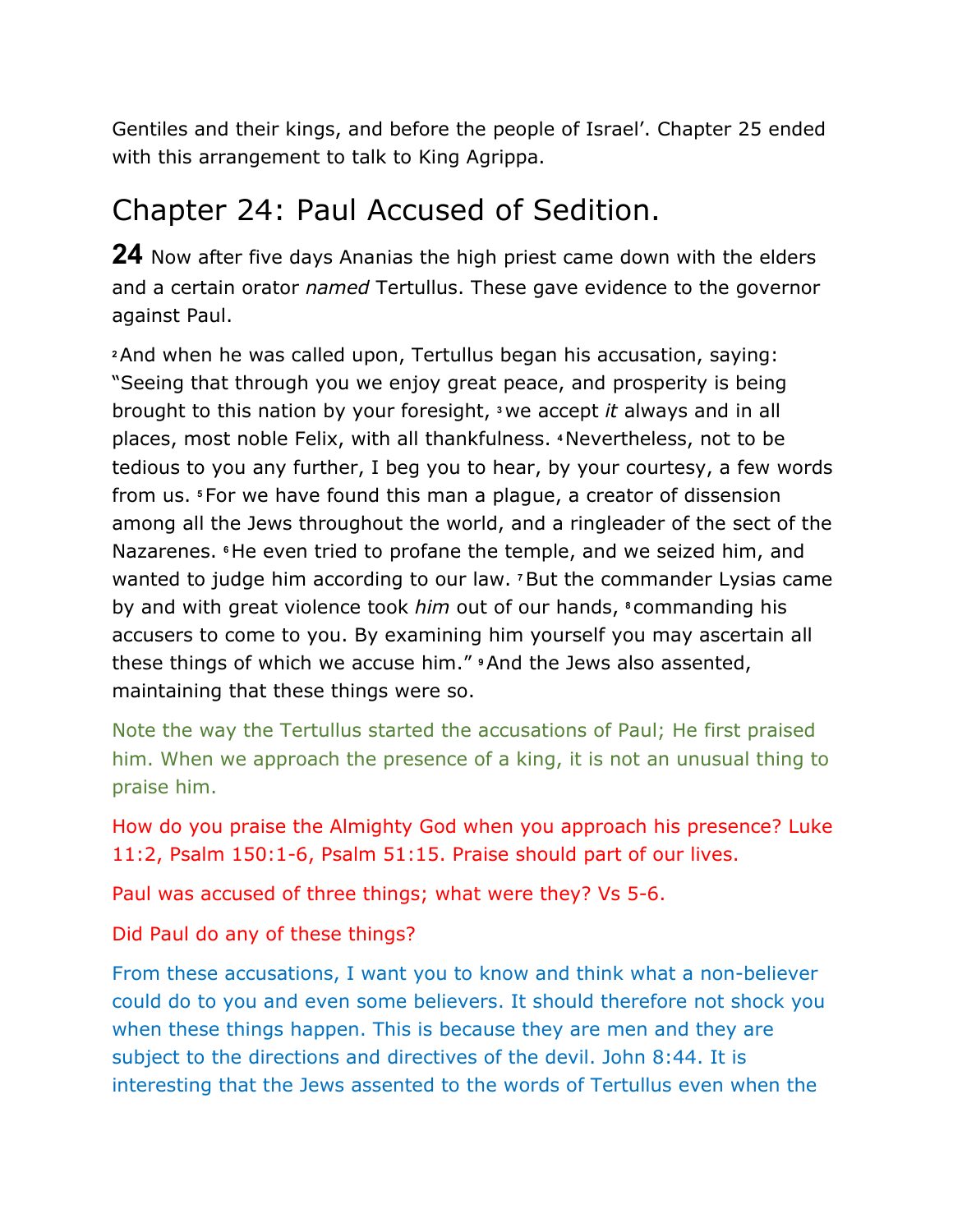accusations were false. One thing consistent with lying is the inability to be consistent about one's statement. In Acts 21:28, Paul is accused of desecrating the temple by bringing in a Gentile. Now it is said that he tried to profane the temple.

Do some believers do the same thing? Prov 24:28, I Peter 3:10, Psalm 34:12, James 1:26, Exodus 20:16

# The Defense Before Felix

**<sup>10</sup>**Then Paul, after the governor had nodded to him to speak, answered: "In as much as I know that you have been for many years a judge of this nation, I do the more cheerfully answer for myself, **11** because you may ascertain that it is no more than twelve days since I went up to Jerusalem to worship. **12** And they neither found me in the temple disputing with anyone nor inciting the crowd, either in the synagogues or in the city. **13** Nor can they prove the things of which they now accuse me. **14** But this I confess to you, that according to the Way which they call a sect, so I worship the God of my fathers, believing all things which are written in the Law and in the Prophets. **<sup>15</sup>**I have hope in God, which they themselves also accept, that there will be a resurrection of *the* dead, both of *the* just and *the* unjust. **16** This *being* so, I myself always strive to have a conscience without offense toward God and men.

**<sup>17</sup>**"Now after many years I came to bring alms and offerings to my nation, **<sup>18</sup>** in the midst of which some Jews from Asia found me purified in the temple, neither with a mob nor with tumult. **19** They ought to have been here before you to object if they had anything against me. **20** Or else let those who are *here* themselves say if they found any wrongdoing in me while I stood before the council, **21** unless *it is* for this one statement which I cried out, standing among them, 'Concerning the resurrection of the dead I am being judged by you this day.'"

Paul's defense again is very brilliant and factual. He did not have to tell lies to defend himself. He did not praise Felix but he said Felix understands Judea well enough to make an accurate judgement. This is a statement of fact.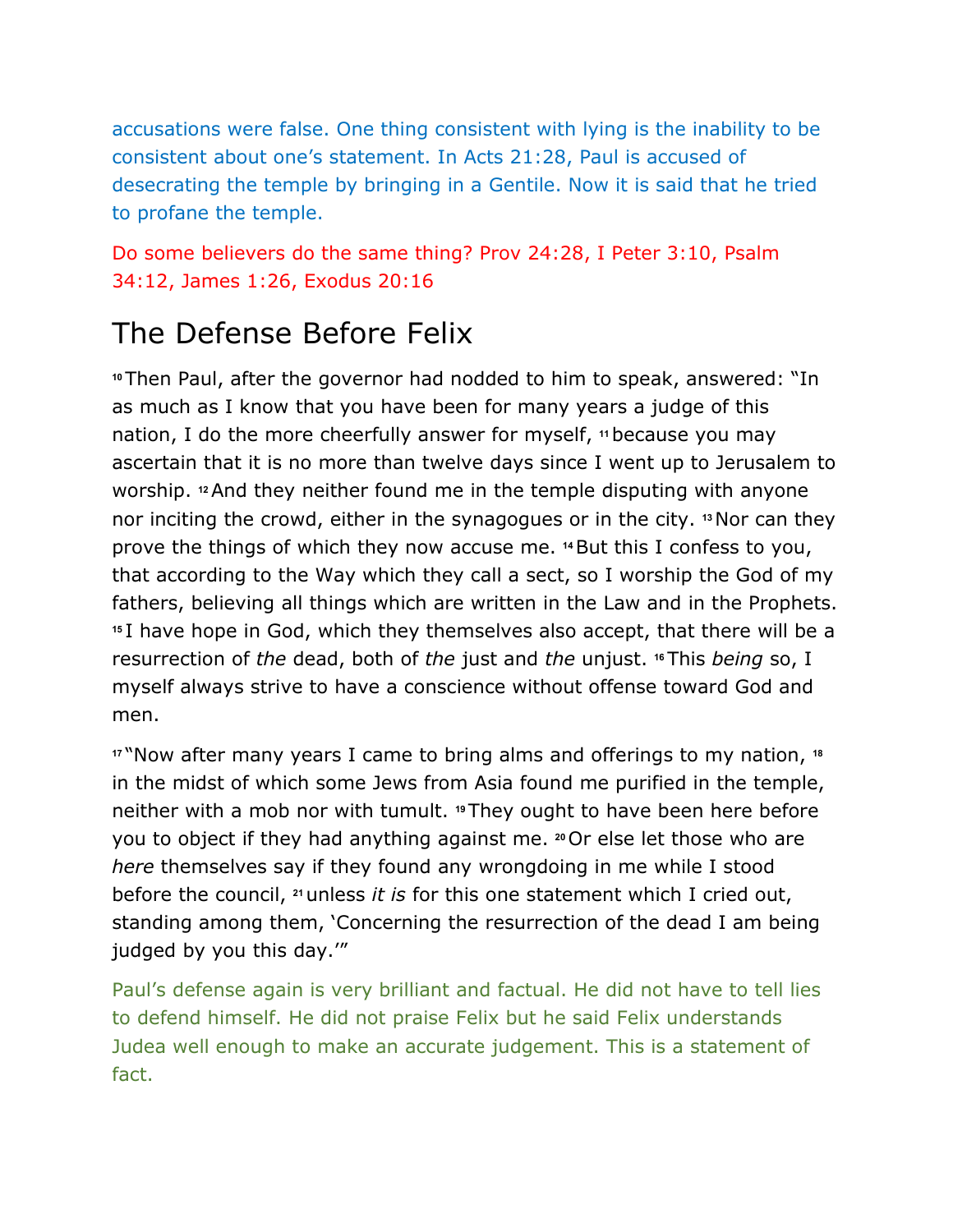In his defense, he says he has not stayed long in Jerusalem enough to cause any problem. He explained that he did not belong to any sect but the Way as Felix knew who the Way was. He then linked the way with Judaism to show that there was no major difference. Again, he briefly described his Pharisaic leaning. For the first time, he talks about the alms he brought to Jerusalem. He hinged his entire defense on his Pharisaic belief. He rounded up his defense by ascertaining that his accusers were not really witnesses as the people who accused him were Jews from Asia who are absent. That sealed the fate of his accusers.

Please take note that Paul did not have to tell lies to defend himself. When you find yourself telling lies to defend yourself, it means what you did in the first place was sin which you are trying to cover up. The solution to that is simply repent

What is the place of intelligence or wisdom as a believer? Matthew 10:16. (Some believers turn this around)

The world relies on wise men. Daniel 5 and 6, Gen 41

Wisdom is the principal thing Ecc 7:12, 9:16-18, Prov 4:7, 16:16.

## Felix Procrastinates

**<sup>22</sup>**But when Felix heard these things, having more accurate knowledge of *the* Way, he adjourned the proceedings and said, "When Lysias the commander comes down, I will make a decision on your case." **23** So he commanded the centurion to keep Paul and to let *him* have liberty, and told him not to forbid any of his friends to provide for or visit him.

**<sup>24</sup>**And after some days, when Felix came with his wife Drusilla, who was Jewish, he sent for Paul and heard him concerning the faith in Christ. **25** Now as he reasoned about righteousness, self-control, and the judgment to come, Felix was afraid and answered, "Go away for now; when I have a convenient time I will call for you." **26** Meanwhile he also hoped that money would be given him by Paul, that he might release him. Therefore he sent for him more often and conversed with him.

**<sup>27</sup>**But after two years Porcius Festus succeeded Felix; and Felix, wanting to do the Jews a favor, left Paul bound.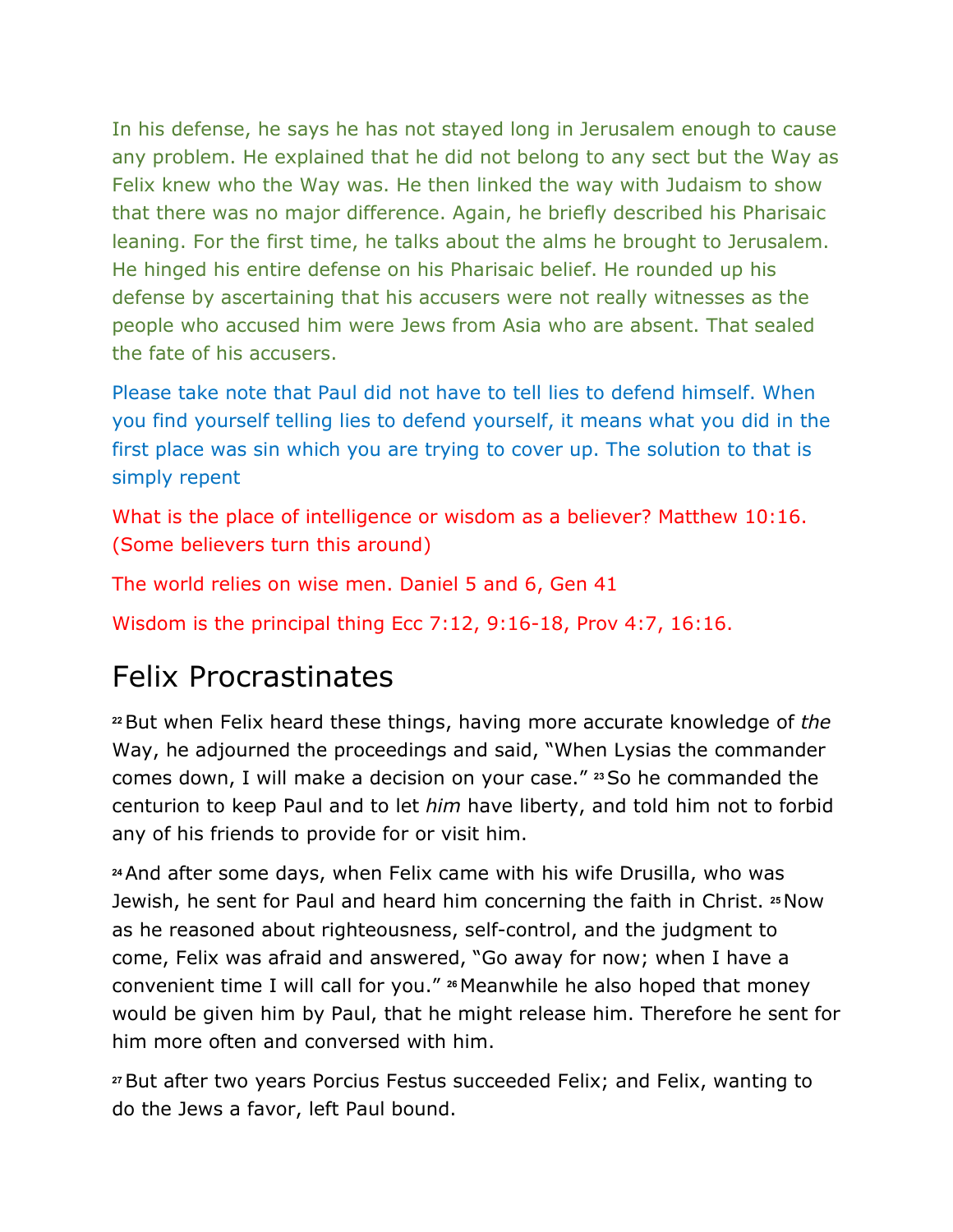The decision of Felix tells you that he was convinced that Paul was not guilty Vs 23.

#### Why didn't he release Paul? Perhaps the answer is in Verse 26.

Also the Lord opened the way for Felix and his wife to hear the gospel.

Examine what Paul preached to Felix in verse 25. These seem to be the opposite of what the average believer will preach today. Gal 5:23, Titus 1:8, 1 Cor 9:25.

### Chapter 25: Paul Appeals to Caesar

**25** Now when Festus had come to the province, after three days he went up from Caesarea to Jerusalem. **2** Then the high priestand the chief men of the Jews informed him against Paul; and they petitioned him, **3** asking a favor against him, that he would summon him to Jerusalem—while *they* lay in ambush along the road to kill him. **4** But Festus answered that Paul should be kept at Caesarea, and that he himself was going *there* shortly. **5** "Therefore," he said, "let those who have authority among you go down with *me* and accuse this man, to see if there is any fault in him."

Felix left Paul in Prison for two years even when he was convinced that Paul was innocent. He later lost his position to Festus. Festus visited the Jews in Jerusalem a few days after he resumed office. The Jews wanted Paul brought to Jerusalem to be judged but Festus turned down their request.

### Who can tell why Festus did this even when he wanted to please the Jews? Prov 21:1, 19:21, Psalm 33:10-11

**<sup>6</sup>**And when he had remained among them more than ten days, he went down to Caesarea. And the next day, sitting on the judgment seat, he commanded Paul to be brought. **7** When he had come, the Jews who had come down from Jerusalem stood about and laid many serious complaints against Paul, which they could not prove, **8** while he answered for himself, "Neither against the law of the Jews, nor against the temple, nor against Caesar have I offended in anything at all."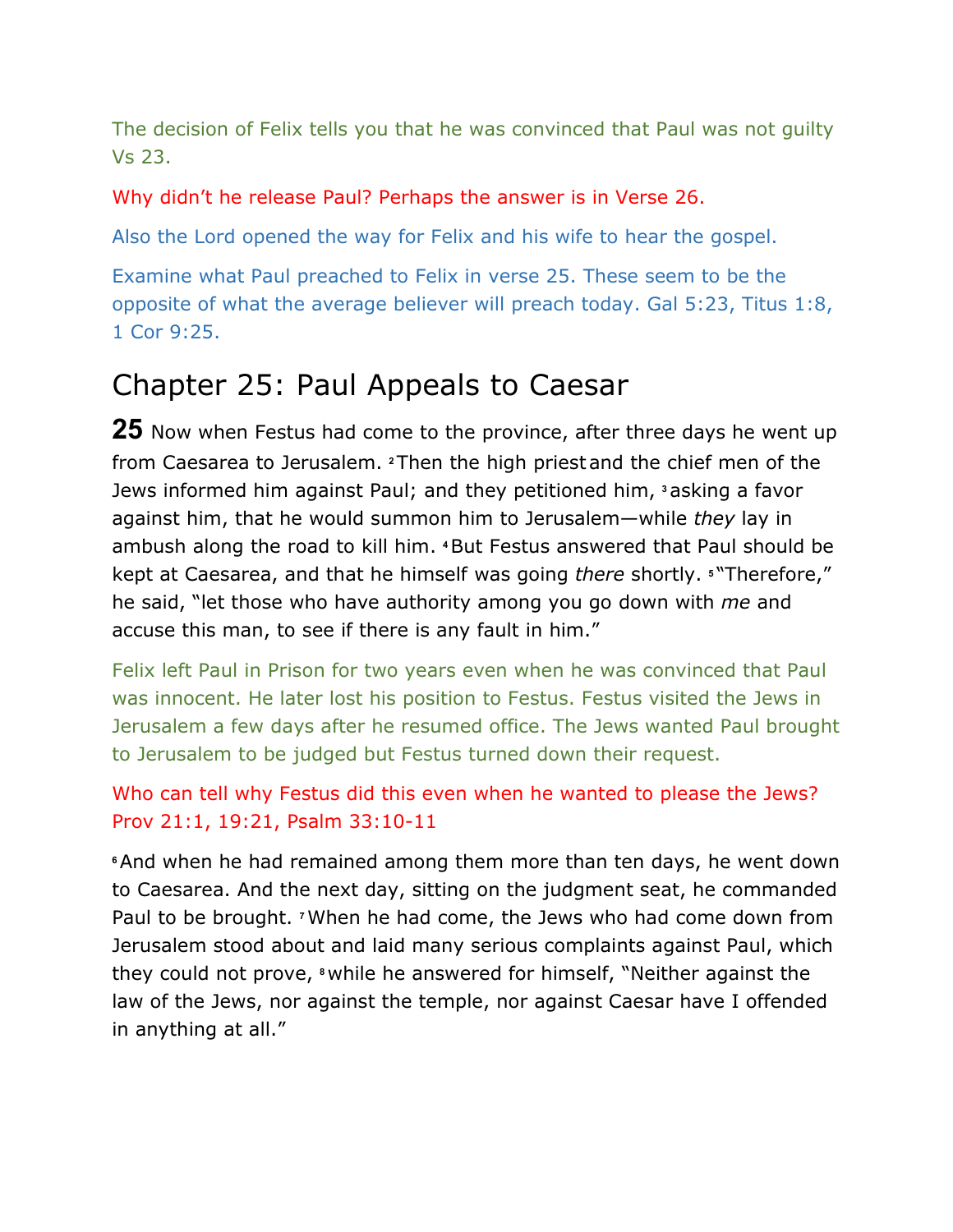The Jews again could not prove anything against Paul. Paul in reference to what the accusers said against him, he avoided saying anything evil against the Temple, the Jewish laws and Caesar.

If it were you how will you respond after been held unjustifiably for two years. Psalm 37:8, Ecc 7:9, Prov 14:29.

**<sup>9</sup>**But Festus, wanting to do the Jews a favor, answered Paul and said, "Are you willing to go up to Jerusalem and there be judged before me concerning these things?"

**<sup>10</sup>**So Paul said, "I stand at Caesar's judgment seat, where I ought to be judged. To the Jews I have done no wrong, as you very well know. **11** For if I am an offender, or have committed anything deserving of death, I do not object to dying; but if there is nothing in these things of which these men accuse me, no one can deliver me to them. I appeal to Caesar."

**<sup>12</sup>**Then Festus, when he had conferred with the council, answered, "You have appealed to Caesar? To Caesar you shall go!"

It did not sound as if anything would be wrong if Paul had answered yes to the request of Festus.

 What do you think would have happened if Paul had agreed to Festus' request? Mark 13:11, James 1:5.

## Paul Before Agrippa

**<sup>13</sup>**And after some days King Agrippa and Bernice came to Caesarea to greet Festus. **14** When they had been there many days, Festus laid Paul's case before the king, saying: "There is a certain man left a prisoner by Felix, **<sup>15</sup>** about whom the chief priests and the elders of the Jews informed *me,* when I was in Jerusalem, asking for a judgment against him. **<sup>16</sup>**To them I answered, 'It is not the custom of the Romans to deliver any man to destruction before the accused meets the accusers face to face, and has opportunity to answer for himself concerning the charge against him.' **<sup>17</sup>** Therefore when they had come together, without any delay, the next day I sat on the judgment seat and commanded the man to be brought in. **18** When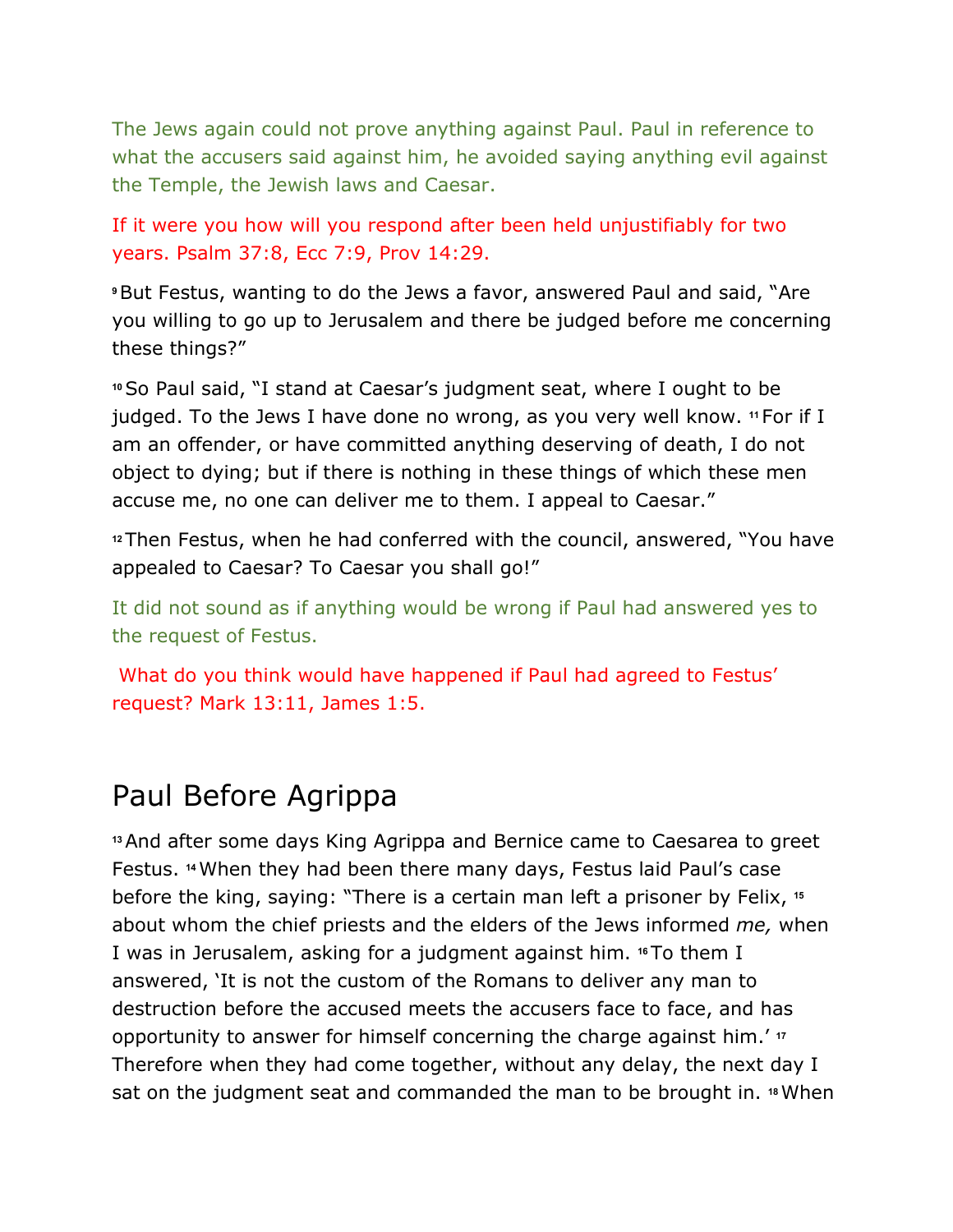the accusers stood up, they brought no accusation against him of such things as I supposed, **19** but had some questions against him about their own religion and about a certain Jesus, who had died, whom Paul affirmed to be alive. **20** And because I was uncertain of such questions, I asked whether he was willing to go to Jerusalem and there be judged concerning these matters. **21** But when Paul appealed to be reserved for the decision of Augustus, I commanded him to be kept till I could send him to Caesar."

**<sup>22</sup>**Then Agrippa said to Festus, "I also would like to hear the man myself."

"Tomorrow," he said, "you shall hear him."

**<sup>23</sup>**So the next day, when Agrippa and Bernice had come with great pomp, and had entered the auditorium with the commanders and the prominent men of the city, at Festus' command Paul was brought in. **<sup>24</sup>**And Festus said: "King Agrippa and all the men who are here present with us, you see this man about whom the whole assembly of the Jews petitioned me, both at Jerusalem and here, crying out that he was not fit to live any longer. **25** But when I found that he had committed nothing deserving of death, and that he himself had appealed to Augustus, I decided to send him. **<sup>26</sup>**I have nothing certain to write to my lord concerning him. Therefore I have brought him out before you, and especially before you, King Agrippa, so that after the examination has taken place I may have something to write. **27** For it seems to me unreasonable to send a prisoner and not to specify the charges against him."

King Agrippa and Bernice were brother and sister that were living an incestuous life. On this occasion, note the calibre of people that were arranged for Paul to speak to. The Bible called them, the commanders and prominent men of the city. These commanders were soldiers that had a thousand soldiers under them. This is definitely the Lord's arrangement to reach the high and mighty in the society. Acts 9:15.

We must realise that at all times, all things work together for God to them that love God. Rom 8:28, Gen 50:20, I Cor 2:9, I Cor 1:9. Here, Festus reiterates the fact the Paul is innocent. Then, why leave him in jail? Paul's appeal to Caesar was of God. Acts 23:11.